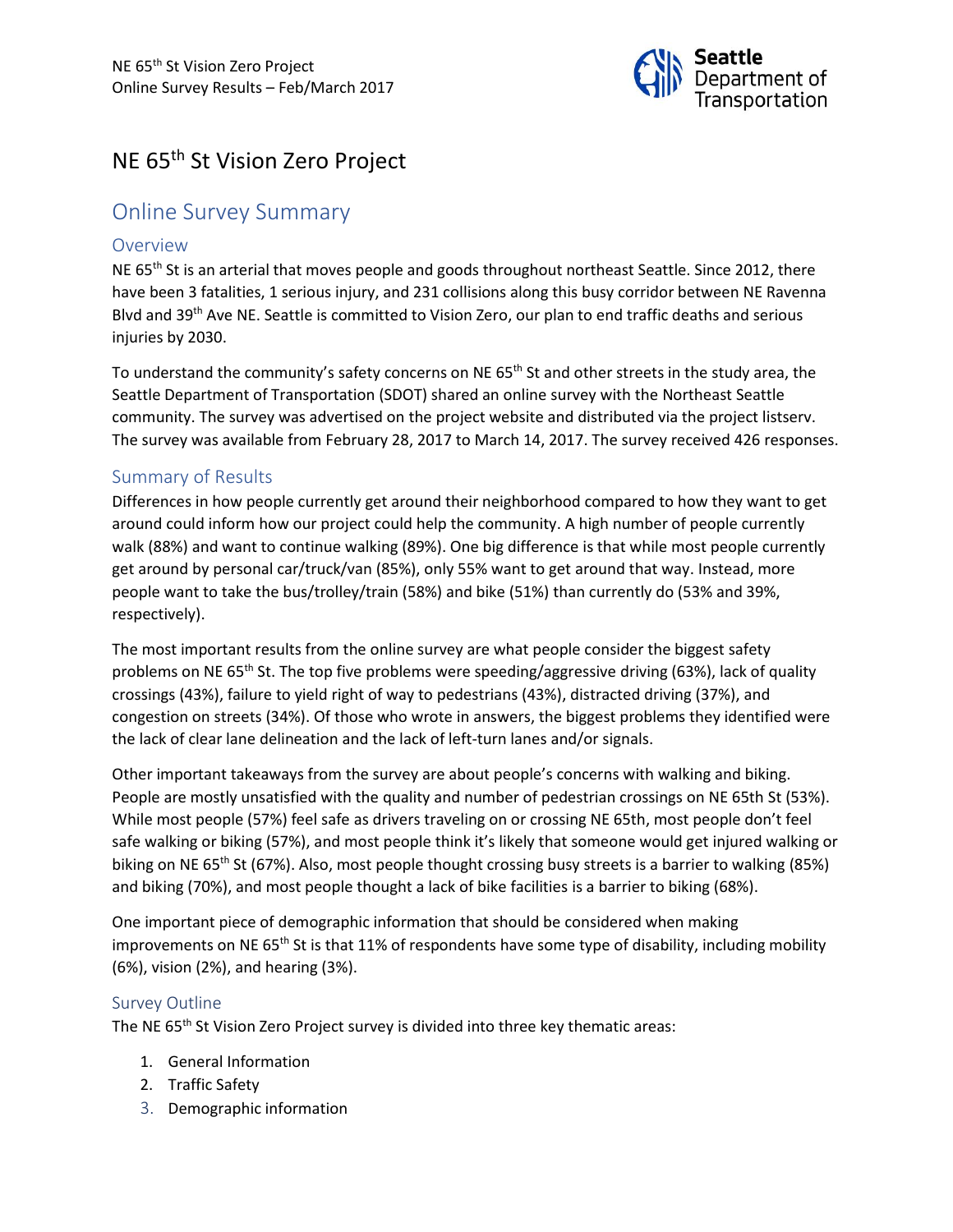

#### General Information Questions

#### **Question 1: What Seattle neighborhood do you currently live in?**

The three neighborhoods with the highest percentage of responses were:

- 1. Ravenna (31%)
- 2. Bryant (23%)
- 3. View Ridge (14%)

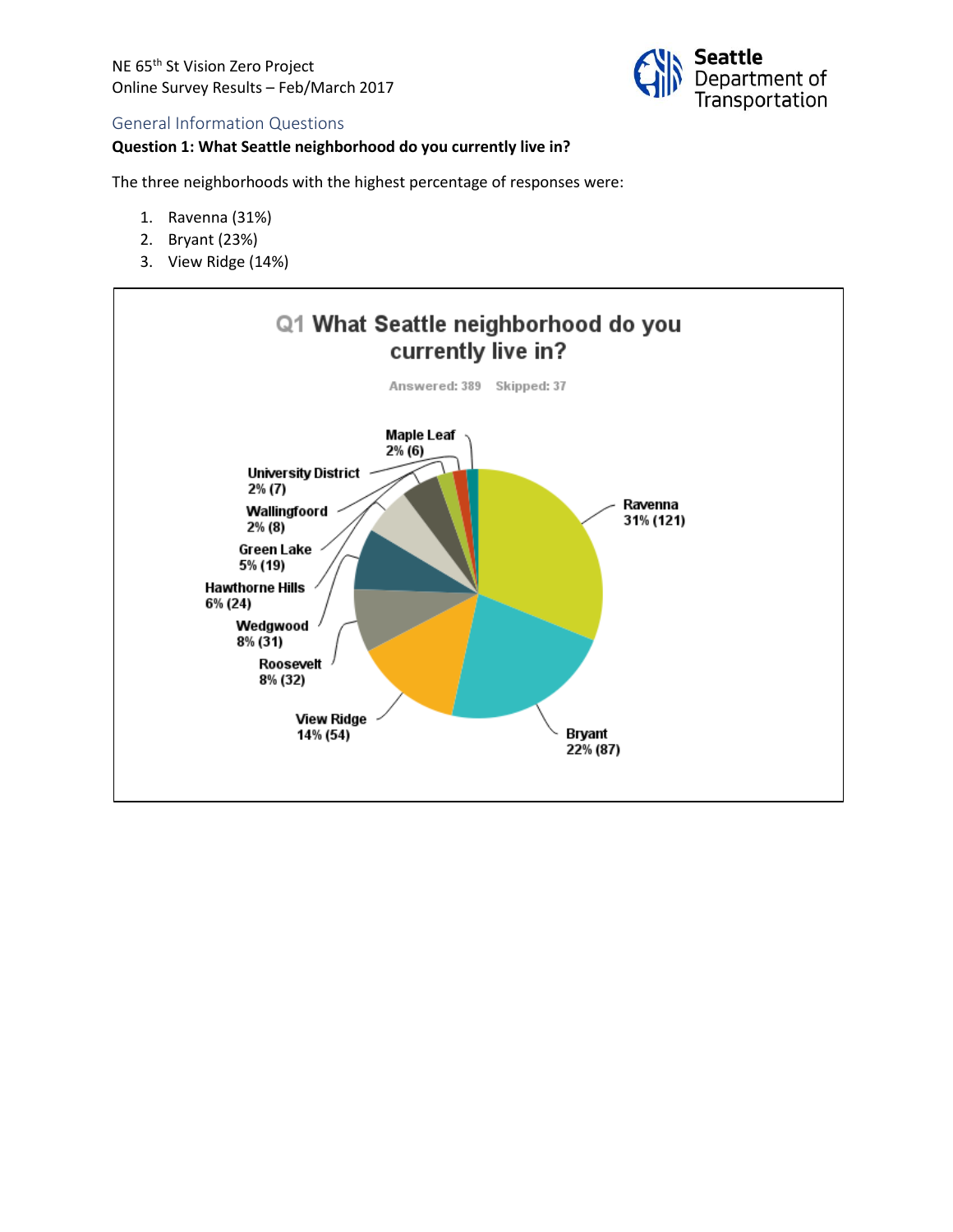

# **Question 2: How many blocks away from NE 65th Street do you live?**

The answers were:

- 1. 0-1: 37%
- 2. 2-5: 30%
- 3. 6-10: 15%
- 4. More than 10: 18%

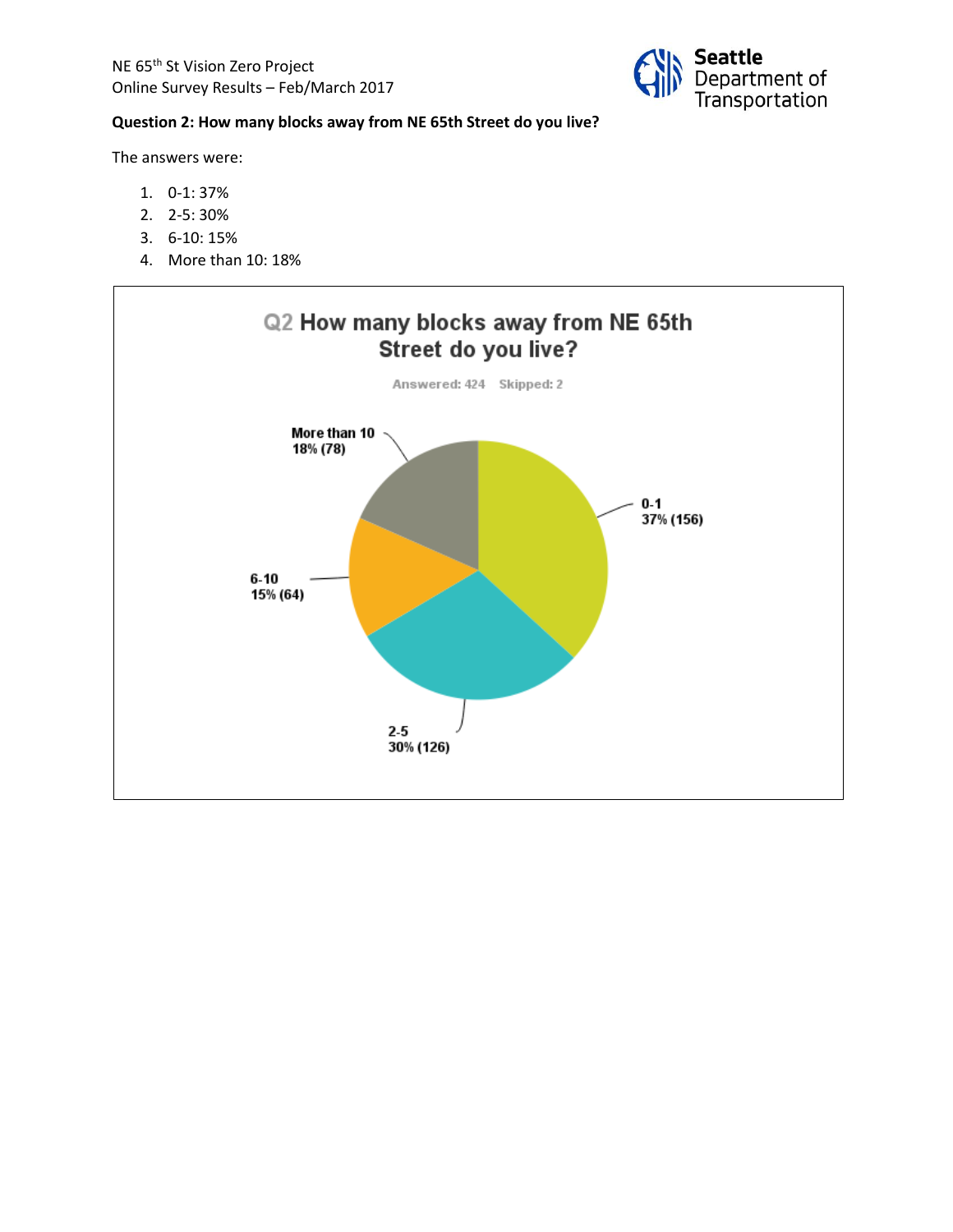

**Question 3: Please indicate if you live or work in the neighborhoods adjacent to NE 65th Street.**

- 1. Live: 68%
- 2. Work: 3%
- 3. Live and work: 16%
- 4. Neither: 12%

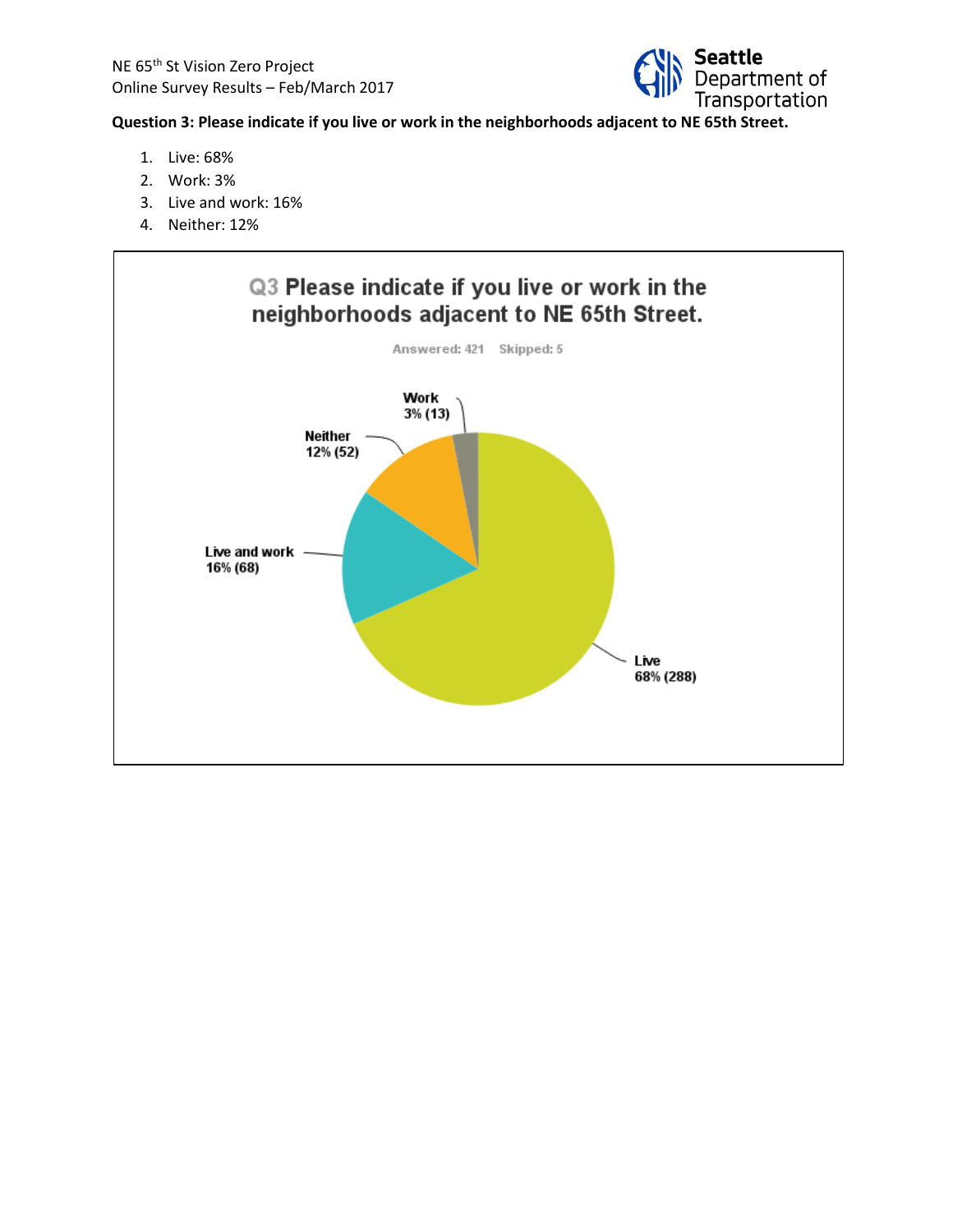

## **Question 4: How do you currently get around your neighborhood? (Pick your top 3)**

The four modes with the highest percentage of responses are listed below. Ridesharing, Carsharing, and Taxi each received 10% or less of responses.

- 1. Walk (or use mobility device): 88%
- 2. Personal car, truck, or van: 85%
- 3. Bus, trolley, or train: 53%
- 4. Bike: 39%

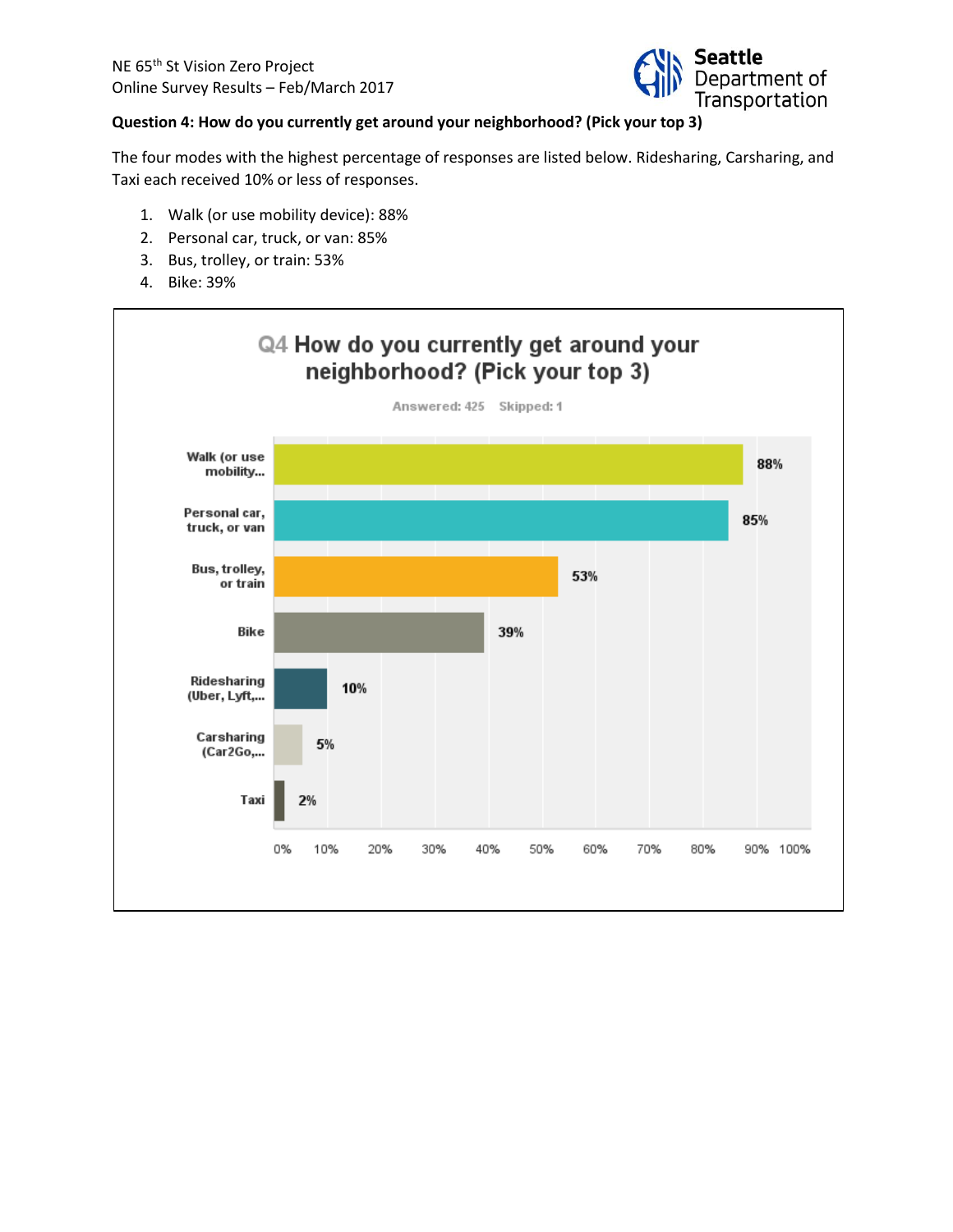

### **Question 5: How would you prefer to get around your neighborhood? (Pick your top 3)**

The four modes with the highest percentage of responses are listed below. Ridesharing, Carsharing, and Taxi each received 6% or less of responses.

- 1. Walk (or use mobility device): 89%
- 2. Bus, trolley, or train: 58%
- 3. Personal car, truck, or van: 55%
- 4. Bike: 51%

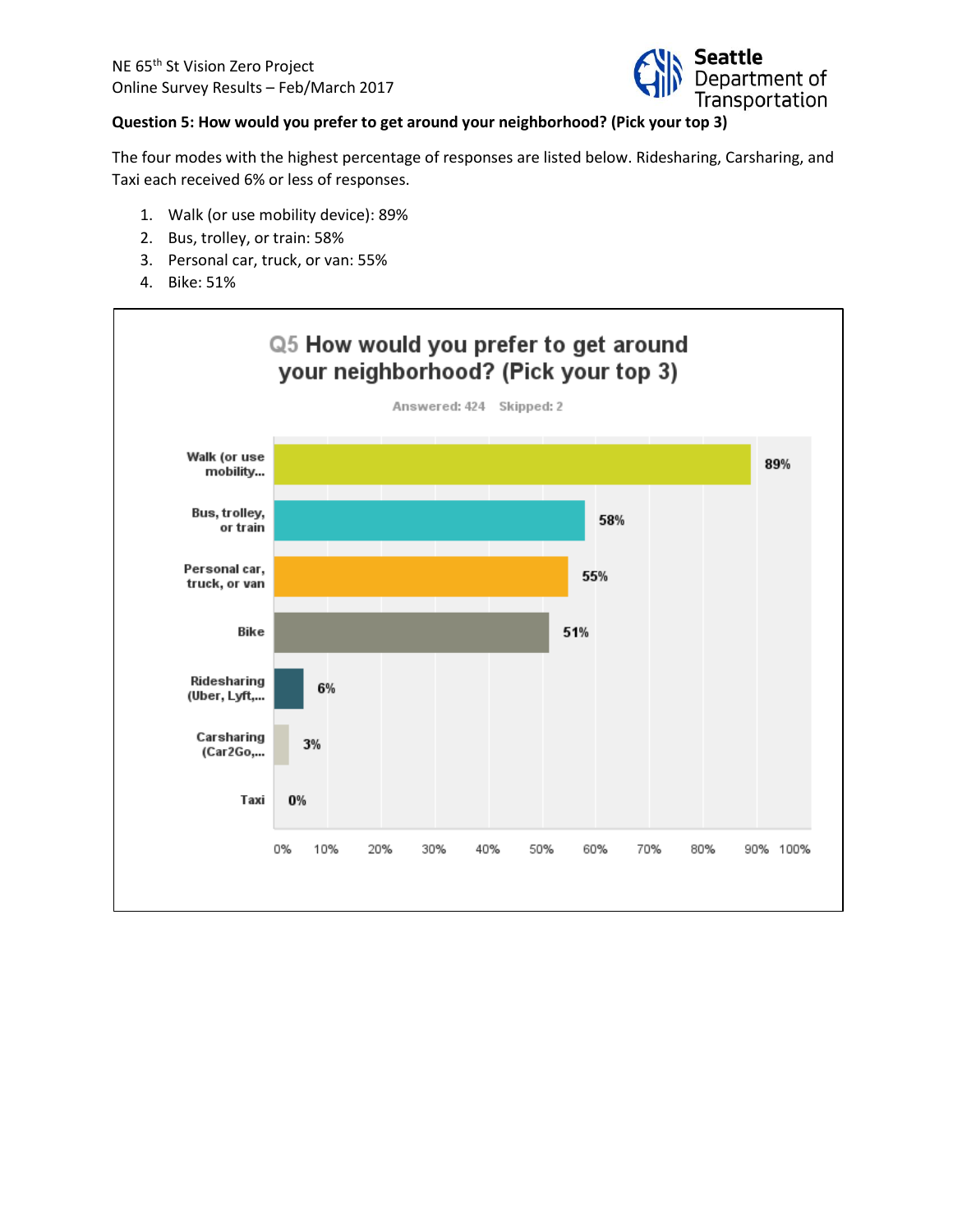

# Traffic Safety Questions

#### **Question 6: In your opinion, what are the biggest safety problems on NE 65th Street? (Pick your top 3)**

The five safety problems with the highest percentage of responses were:

- 1. Speeding/aggressive Driving (63%)
- 2. Lack of quality crossings (43%)
- 3. Failure to yield right of way to pedestrians (43%)
- 4. Distracted driving (37%)
- 5. Congestion on streets (34%)

32% of respondents indicated "Other" as a safety problem. Of those, 26% thought that the lack of clear lane delineation was the biggest safety problem, followed by 25% who thought the lack of left-turn lanes and/or signals was the biggest safety problem, and 12% who thought the lack of bicycle facilities was the biggest safety problem.

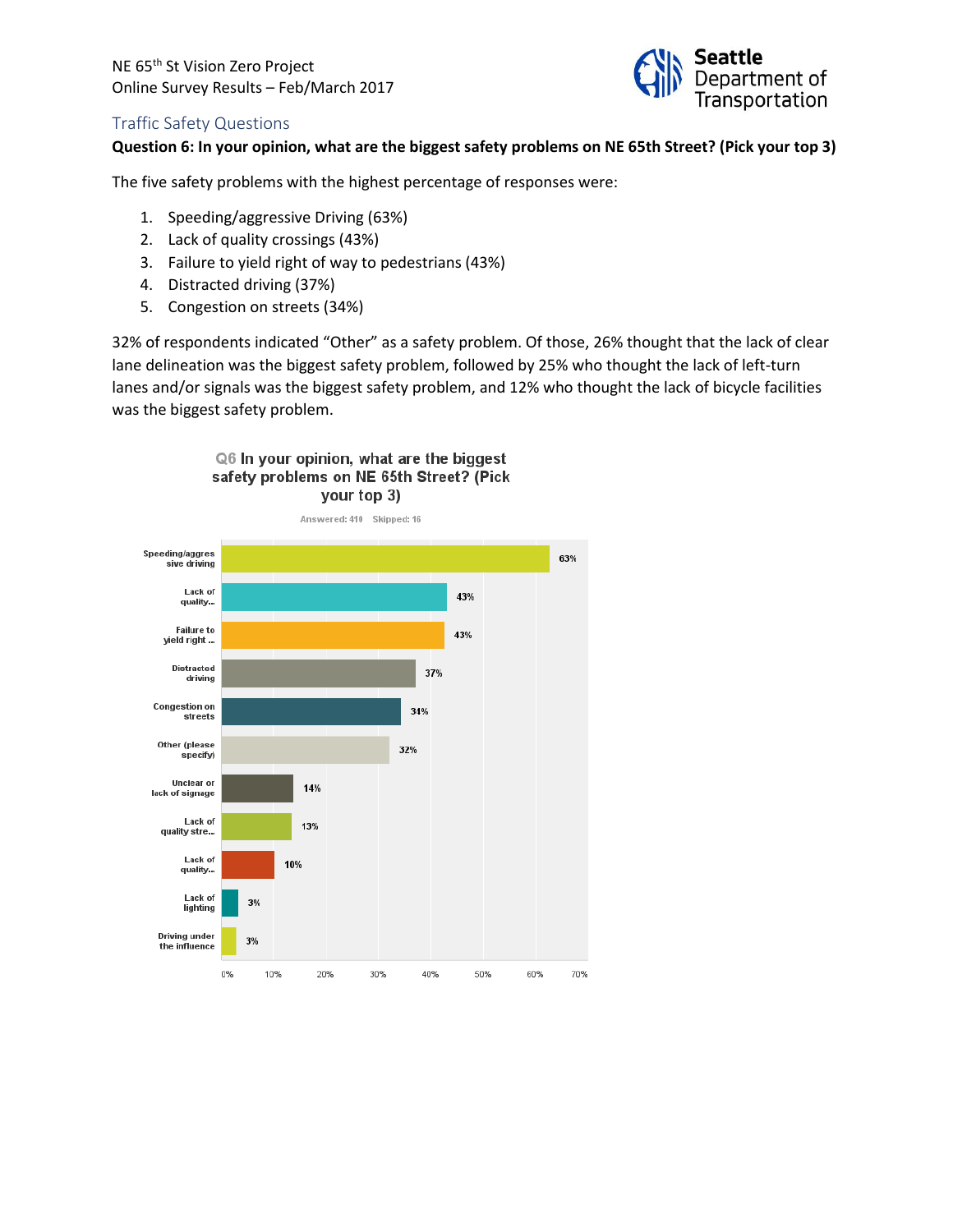

**Question 7: How satisfied are you with the quality and number of pedestrian crossings on NE 65th Street? By crossings, we mean marked intersections with a pedestrian traffic signal and crosswalks.**

- 1. Very satisfied: 10%
- 2. Somewhat satisfied: 23%
- 3. Neither satisfied nor dissatisfied: 14%
- 4. Somewhat dissatisfied: 32%
- 5. Very dissatisfied: 21%

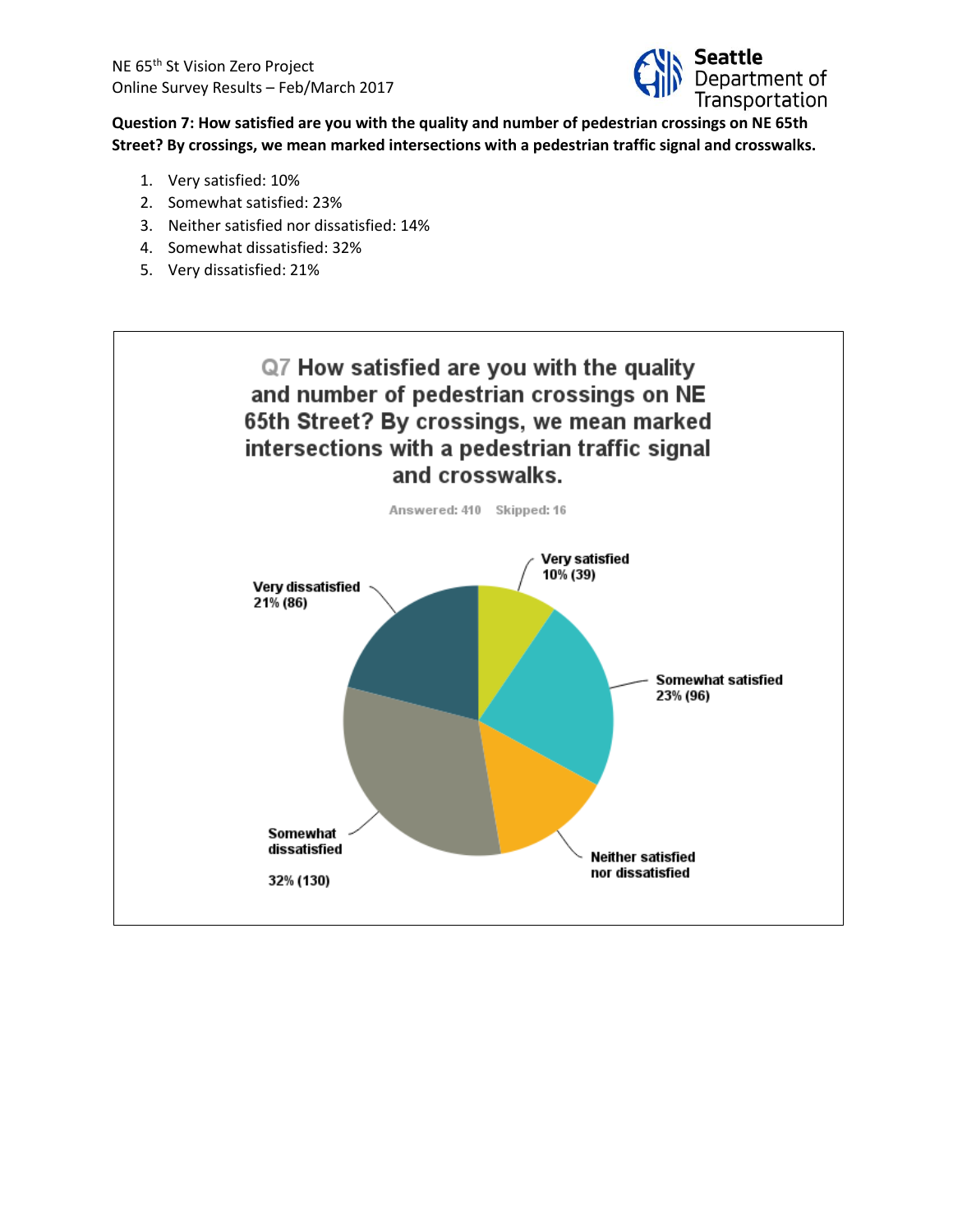

# **Question 8: How safe do you feel crossing and traveling on NE 65th Street as a person walking or biking?**

- 1. Very safe: 10%
- 2. Somewhat safe: 23%
- 3. Neither safe nor unsafe: 10%
- 4. Somewhat unsafe: 38%
- 5. Very unsafe 19%

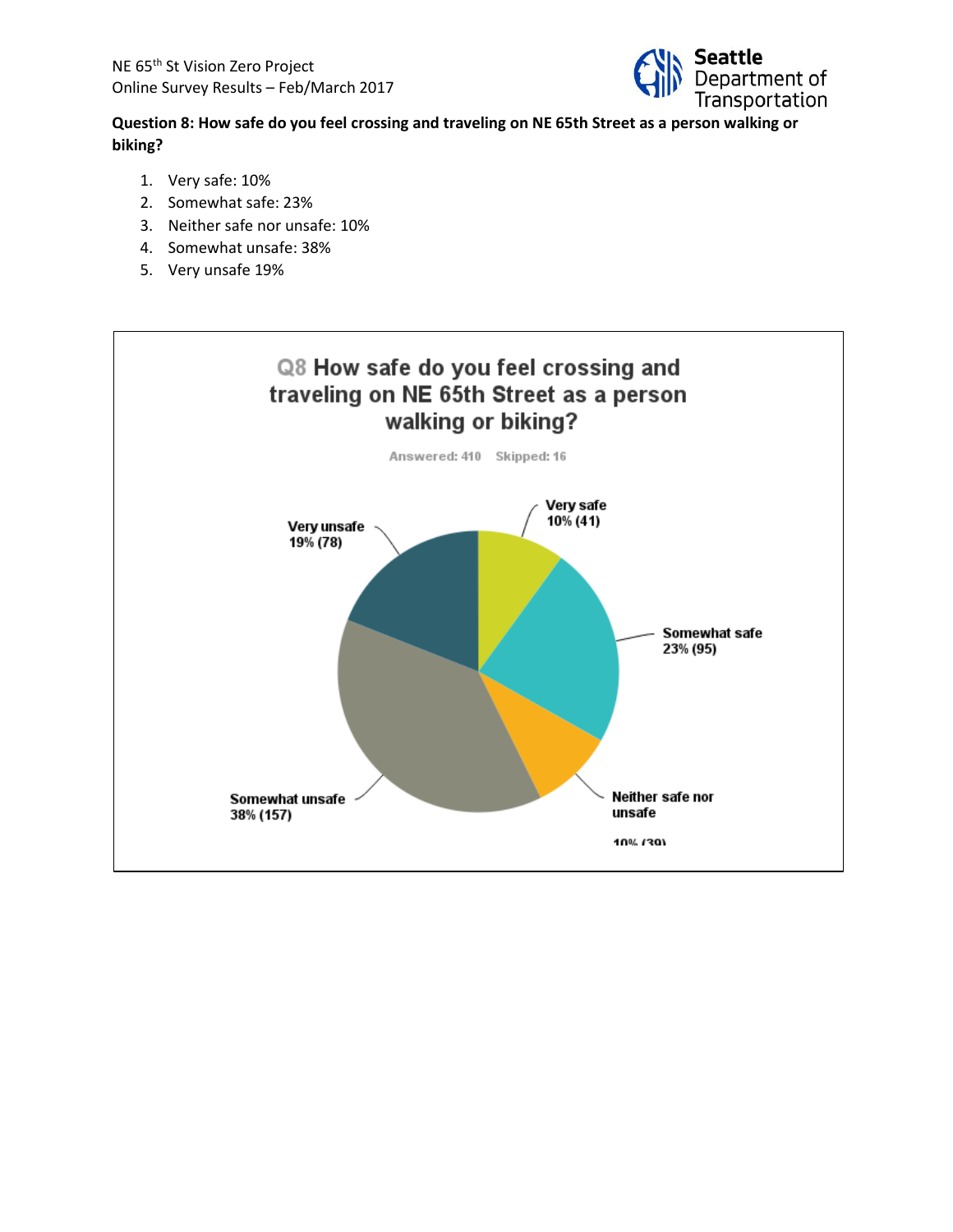

**Question 9: How safe do you feel crossing and traveling on NE 65th Street as a person driving?**

- 1. Very safe: 15%
- 2. Somewhat safe: 44%
- 3. Neither safe nor unsafe: 16%
- 4. Somewhat unsafe: 23%
- 5. Very unsafe: 3%

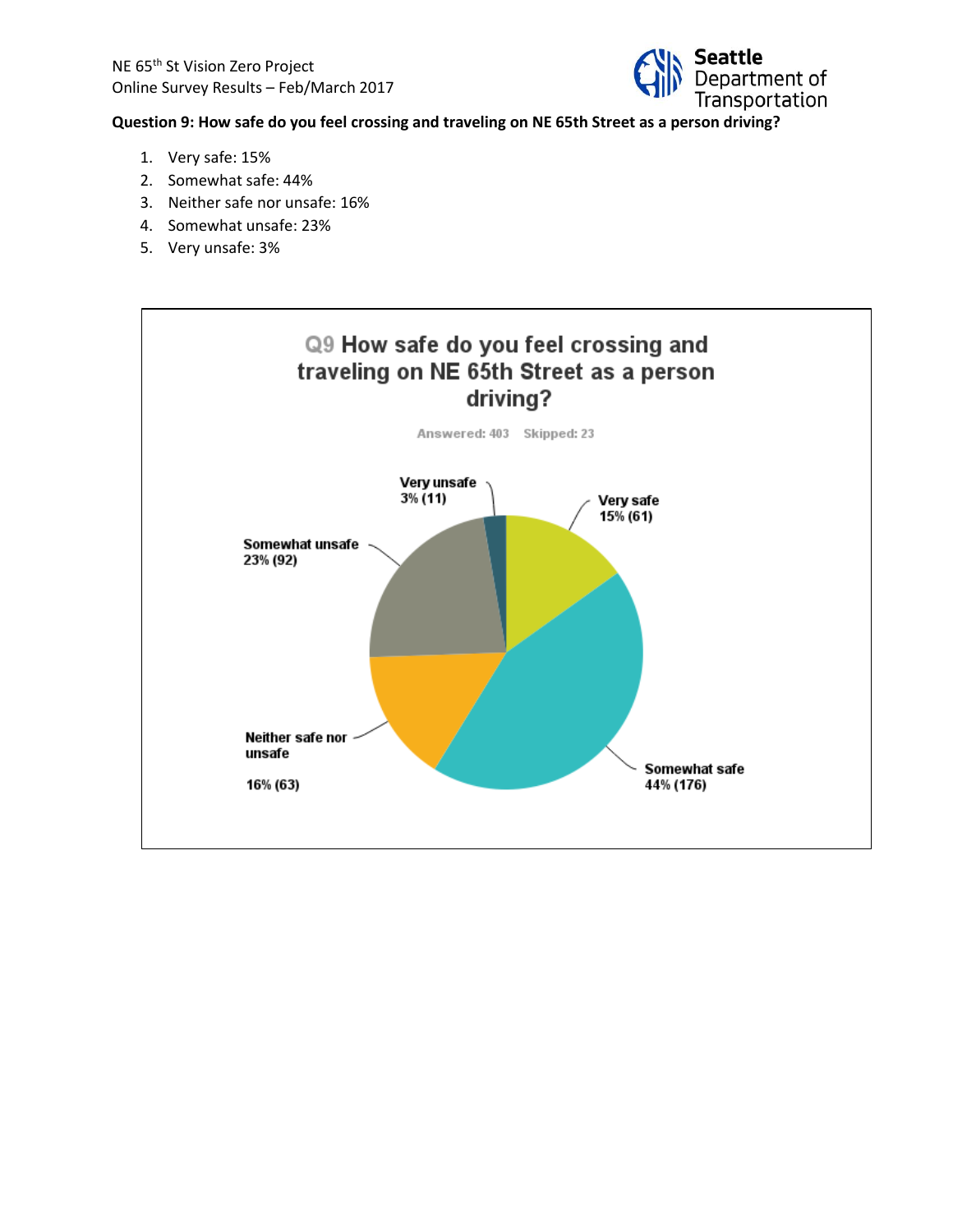

### **Question 10: What do you think the chances are of someone getting injured in traffic while walking or biking on NE 65th Street?**

- 1. Very likely: 7%
- 2. Somewhat unlikely: 11%
- 3. Neither unlikely nor likely: 15%
- 4. Somewhat likely: 44%
- 5. Very likely: 23%

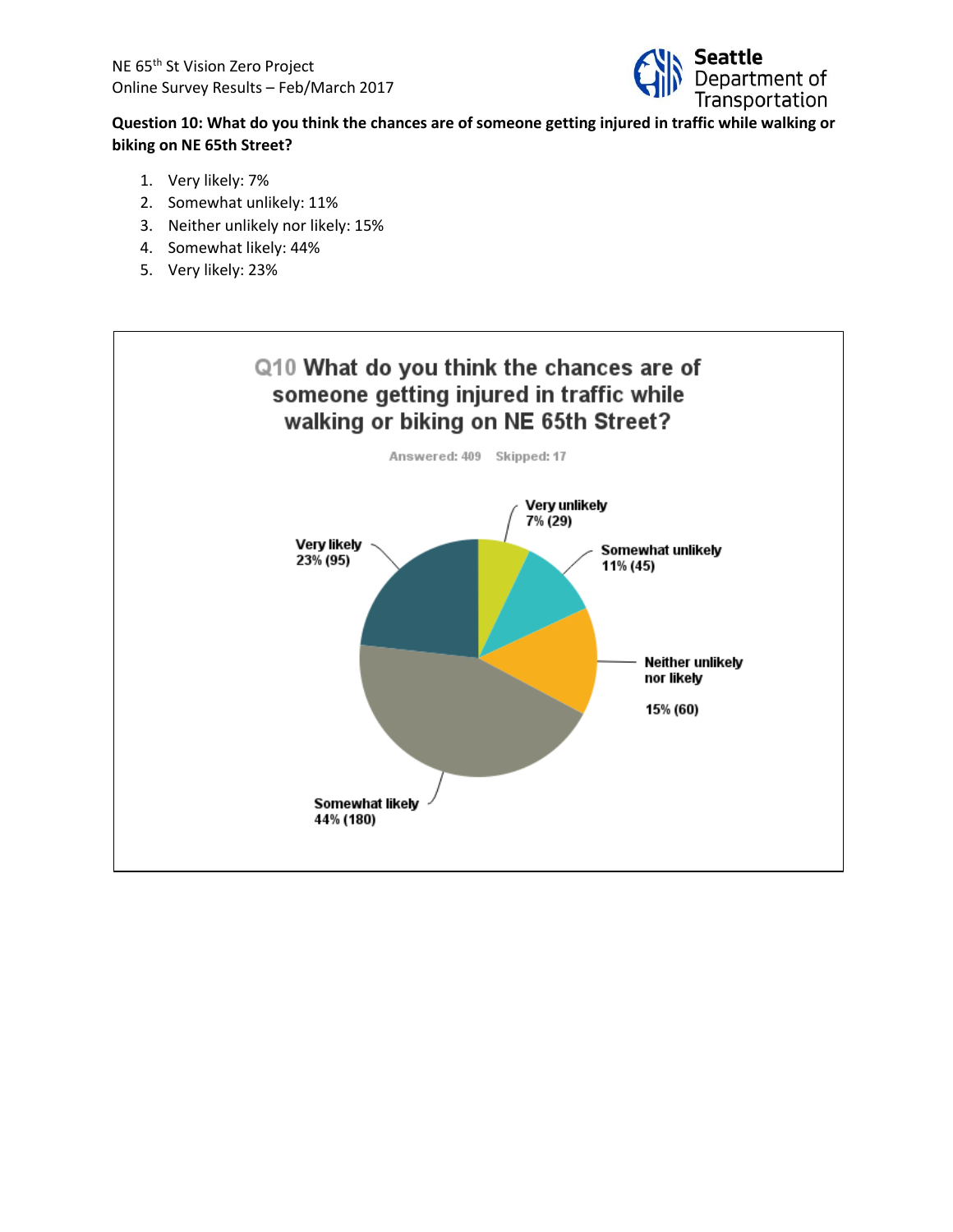

#### **Question 11: What do you consider barriers to walking in your neighborhood?**

- 1. Crossing busy streets: Most of the respondents (85%) thought that crossing busy streets was a barrier to walking in their neighborhood, either a partial barrier (37%) or a significant barrier (48%).
- 2. Narrow sidewalks: About half of the respondents (45%) didn't consider narrow sidewalks a barrier to walking in their neighborhood, while about half (51%) considered them a barrier. 32% saw them as a partial barrier, and 19% saw them as a significant barrier.
- 3. Not knowing where to find bus stops: The majority of respondents (71%) did not consider finding bus stops to be a barrier.
- 4. Using a wheelchair or mobility device: About half of the respondents (50%) indicated that they didn't know if using a wheelchair or mobility device was a barrier or that the question wasn't applicable to them. 20% did not consider this factor a barrier, while 14% saw it as a partial barrier, and 16% saw it as a significant barrier.
- 5. Bad lighting: 35% of respondents did not consider bad lighting a barrier to walking, while about half (56%) did, with 42% seeing it as partial barrier and 14% seeing it as a significant barrier.

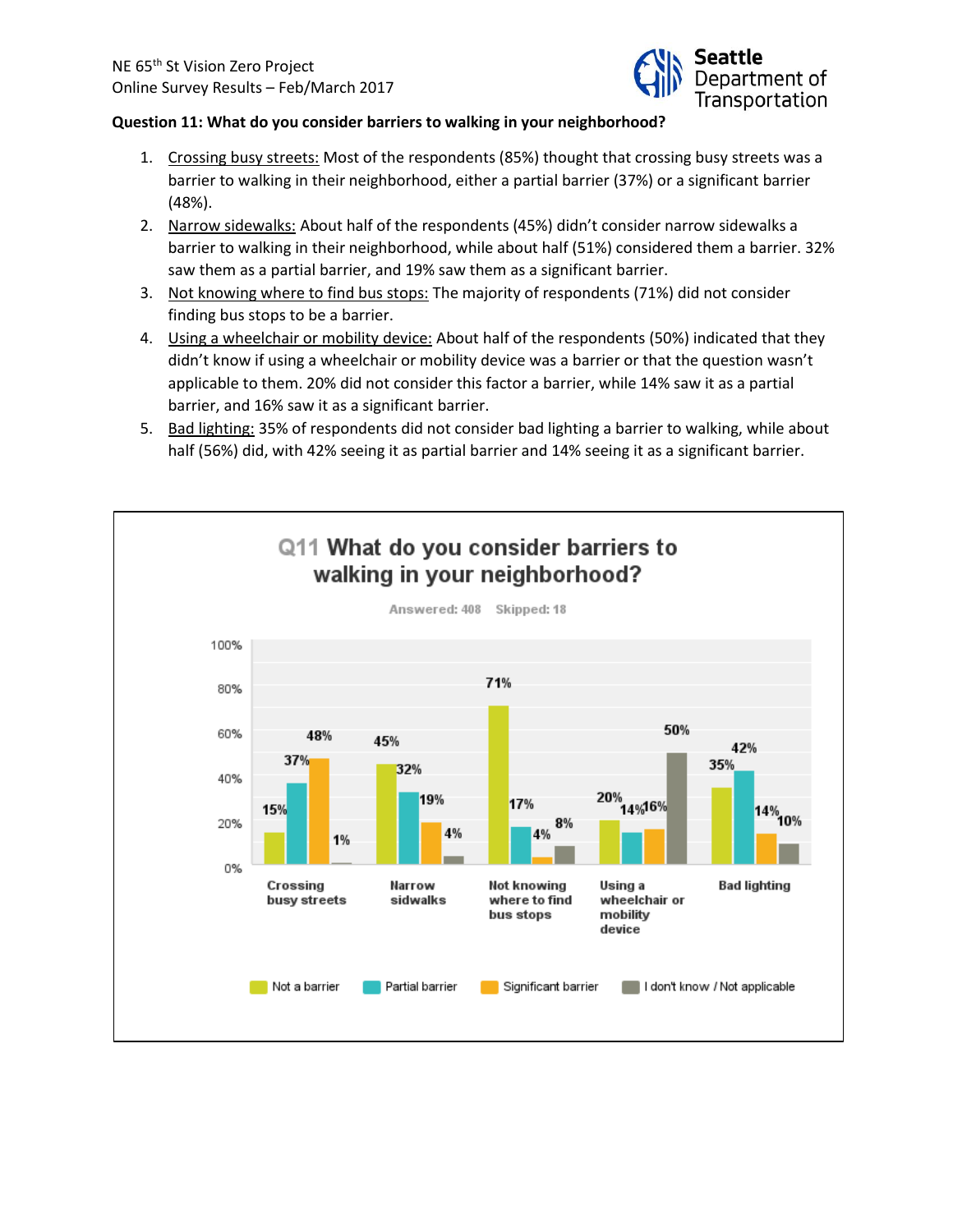

#### **Question 12: What do you consider barriers to bicycling in your neighborhood?**

- 1. Crossing busy streets: Most respondents (70%) consider crossing busy streets to be a barrier to bicycling in their neighborhood, with 26% considering it a partial barrier and 44% considering it a significant barrier.
- 2. Lack of adequate bicycle facilities: Most respondents (68%) thought a lack of adequate bicycle facilities was a barrier to bicycling, with 18% seeing a partial barrier and 40% seeing a significant barrier.
- 3. Not knowing where to find bus stops: Most respondents (65%) did not consider knowing where to find bus stops to be significant barrier, and 27% didn't know if it was a barrier or thought it wasn't an applicable factor to them.
- 4. Bad lighting: Half of respondents considered bad lighting (50%) to be barrier to bicycling, either partials (37%) or significantly (13%). 33% of respondents didn't see this as barrier.
- 5. Do not own a bike: Half of respondents (51%) didn't know if not owning a bike was barrier or thought it wasn't an applicable factor to them. 40% of respondents did not consider not owning a bike to be a barrier.

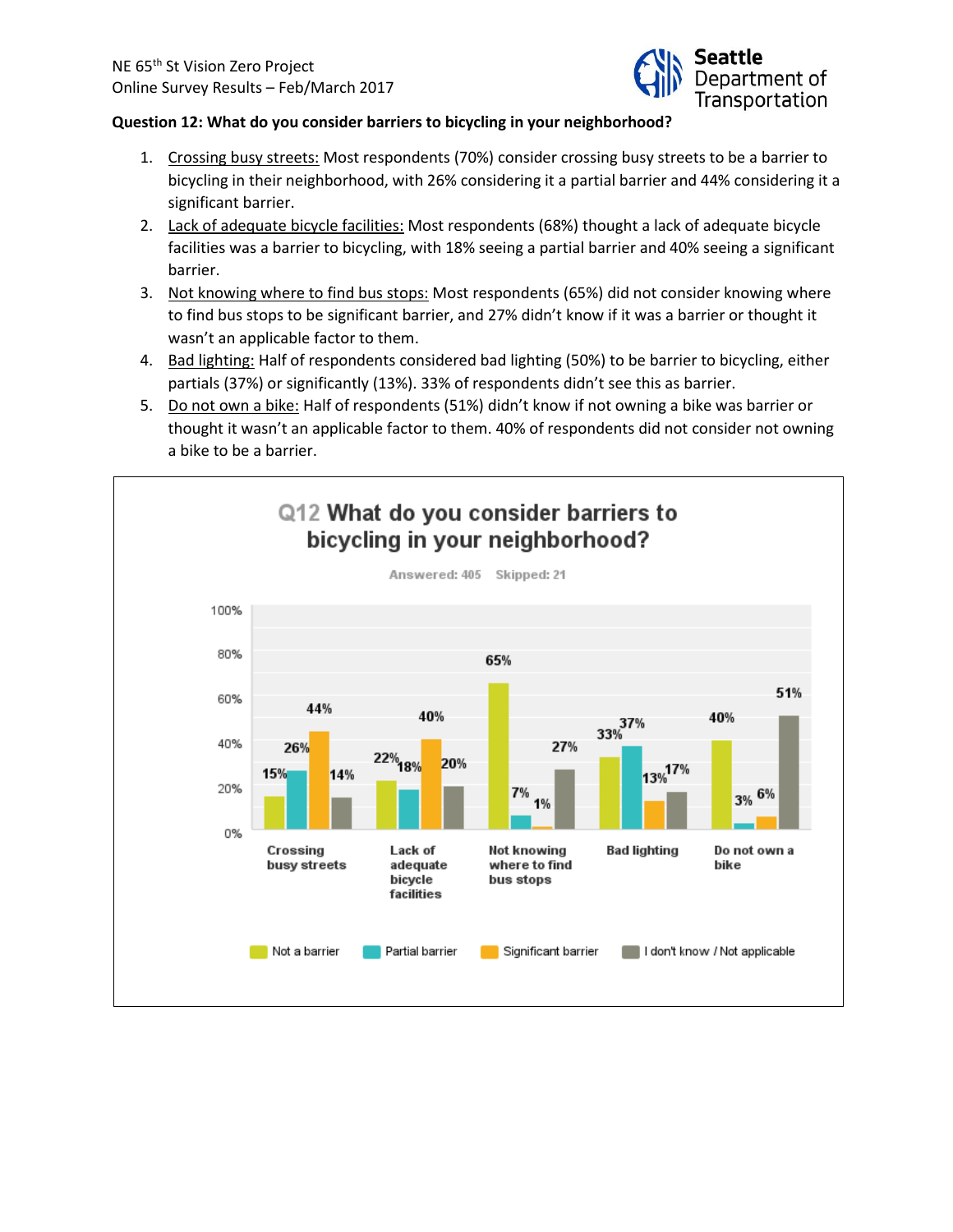NE 65th St Vision Zero Project Online Survey Results – Feb/March 2017



# Demographic Information

### **Question 13: What's your email address?**

We received 223 email addresses.

#### **Question 14: What is your age?**

- 1. 19 or younger: 0%
- 2. 20-24: 1%
- 3. 25-34: 12%
- 4. 35-44: 27%
- 5. 45-54: 24%
- 6. 55-64: 15%
- 7. 65 or older: 17%
- 8. I would rather not say 4%

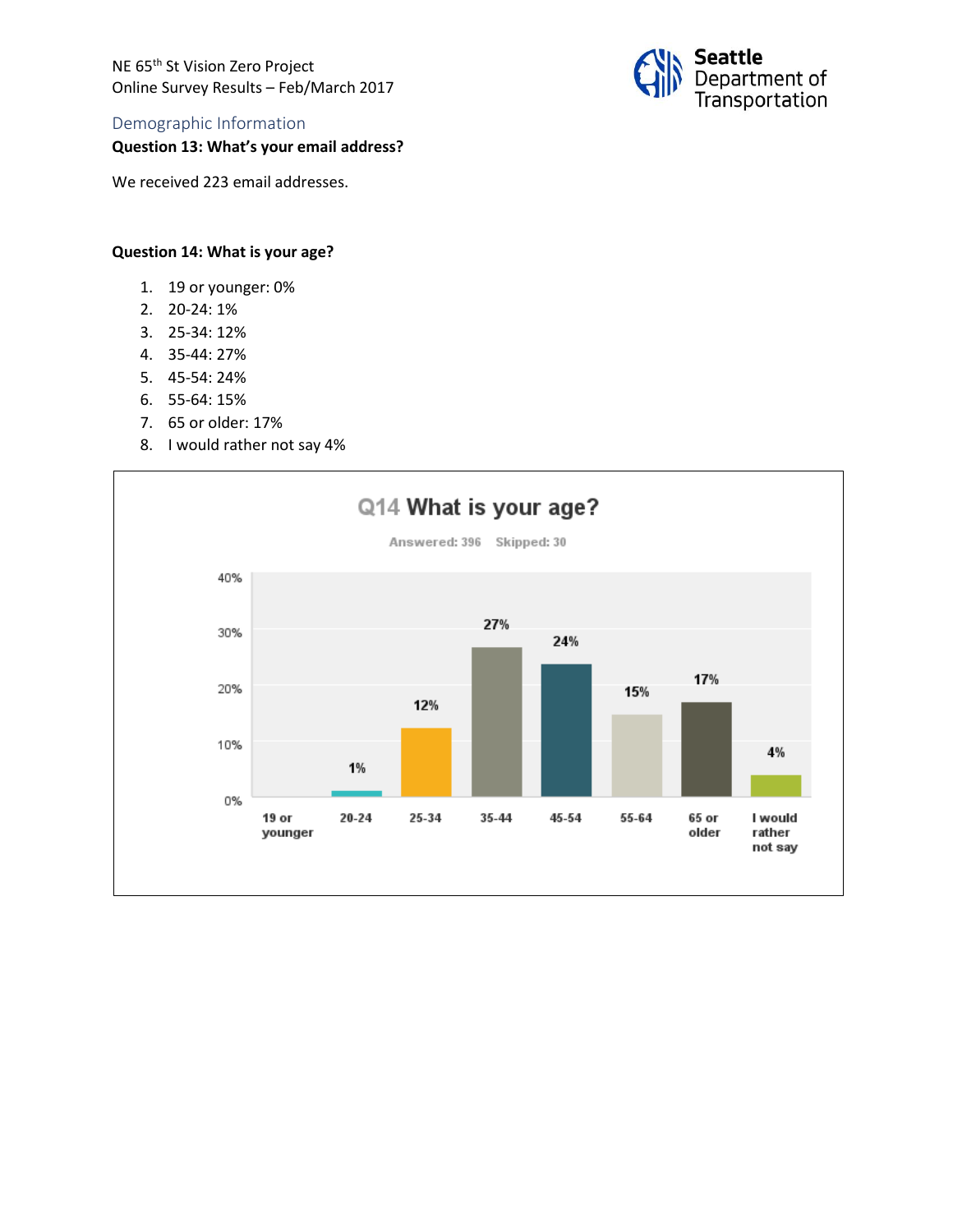

#### **Question 15: Do you have a disability? (Check all that apply)**

- 1. Mobility: 6%
- 2. Vision: 2%
- 3. Hearing: 3%
- 4. Cognitive: 0%
- 5. None: 89%
- 6. Other (please specify): 1%

Of the 4 respondents who indicated other, their responses were: general aging; white, conservative male; respiratory; and Rheumatoid arthritis-not everyone can ride a bike.

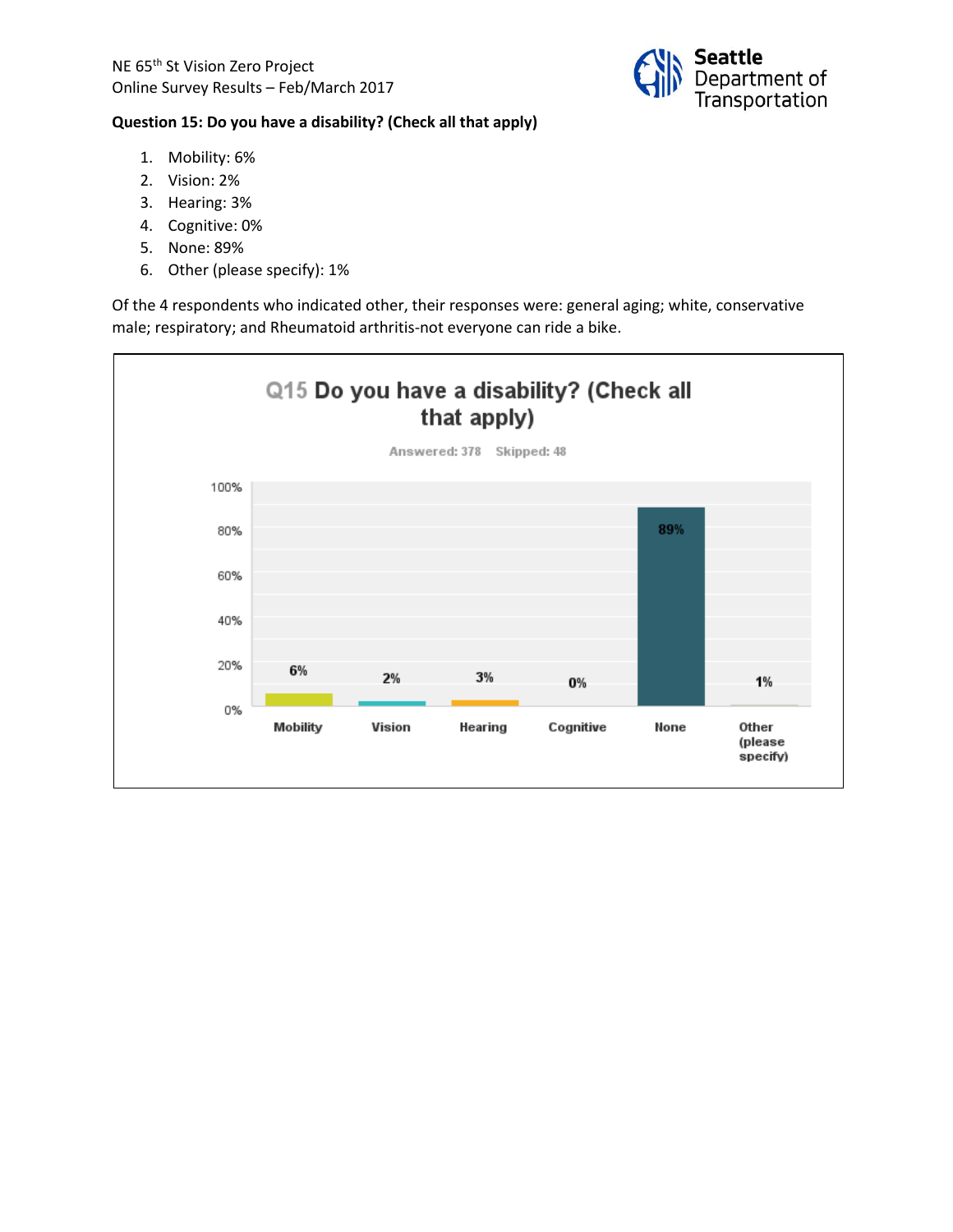

#### **Question 16: What race/ethnicity best describes you?**

- 1. American Indian or Alaska Native: 0%
- 2. Asian or Pacific Islander: 5%
- 3. Black or African-American: 0%
- 4. Hispanic or Latino: 1%
- 5. White or Caucasian: 75%
- 6. Two or more races: 3%
- 7. I'd rather not say: 13%
- 8. Other (please specify): 3%

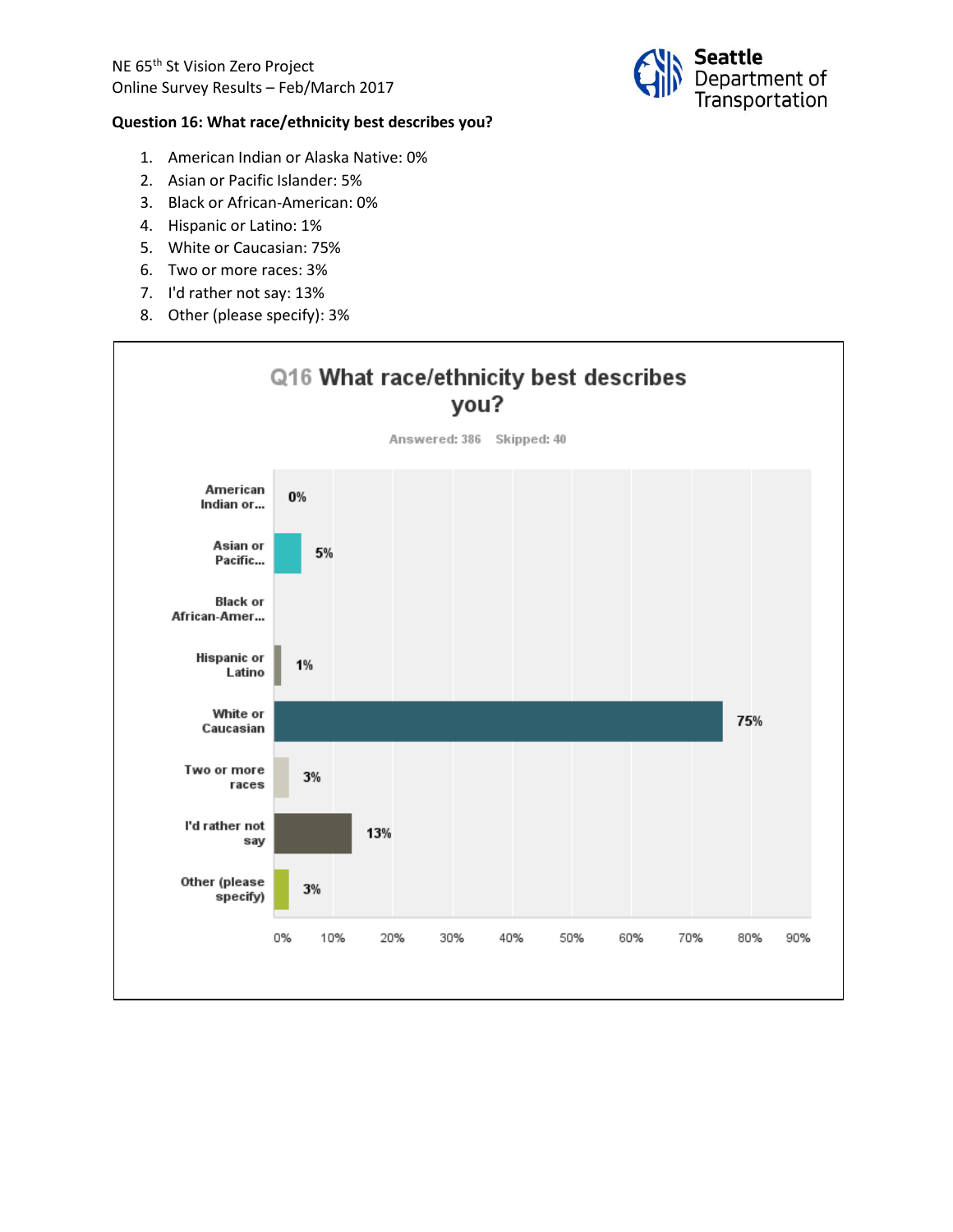

## **Question 17: What gender do you identify with?**

- 1. Male: 37%
- 2. Female: 56%
- 3. Transgender: 0%
- 4. I'd rather no say: 7%
- 5. Optional Self-Identification: 0%

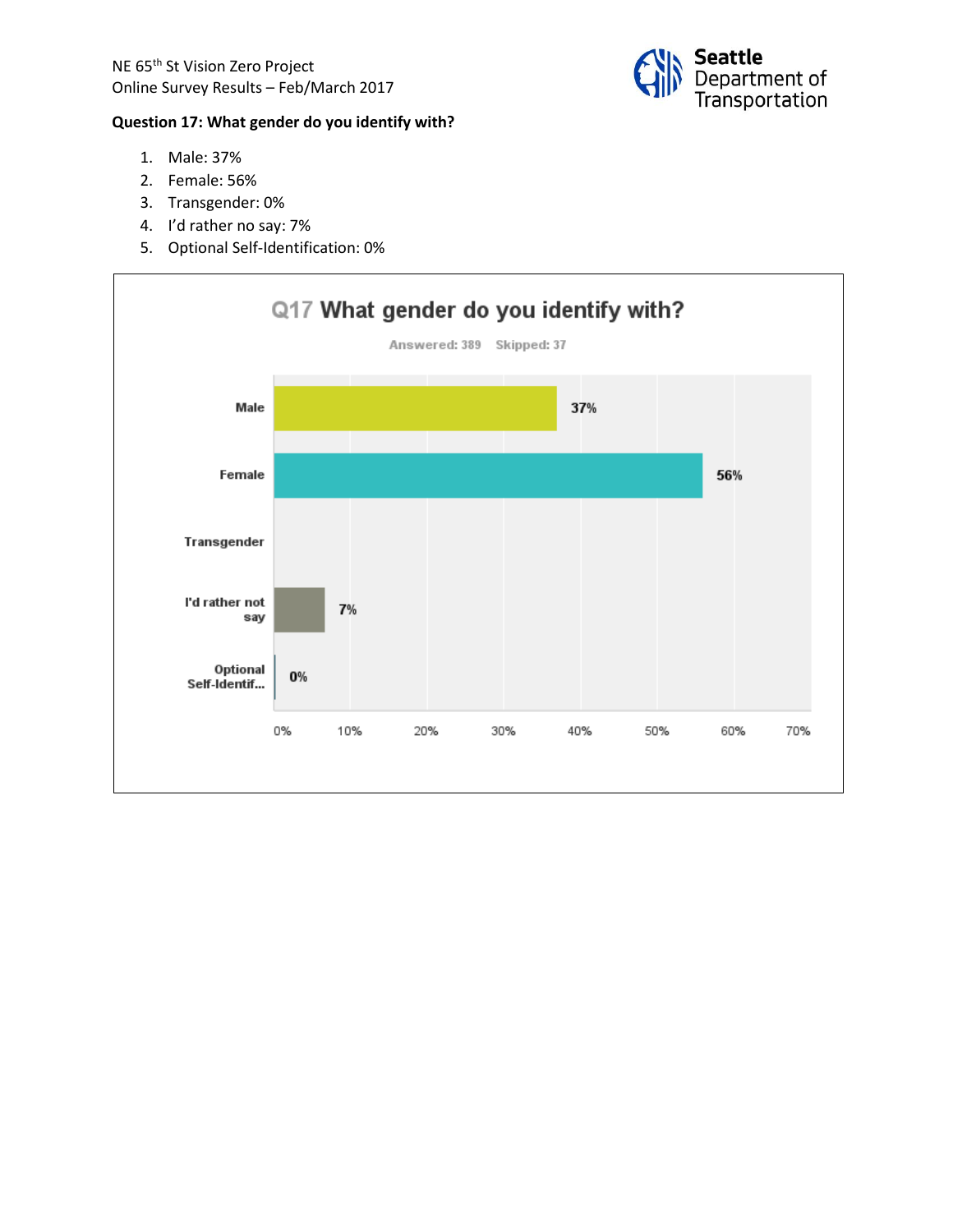

#### **Question 18: What is your annual household income?**

10% of respondents have an annual household income between \$0 and \$55,000 per year, 18% between \$55,000 and \$100,000, 23% between \$100,000 and \$200,000, and 17% over \$200,000. 31% of respondents preferred not to say.